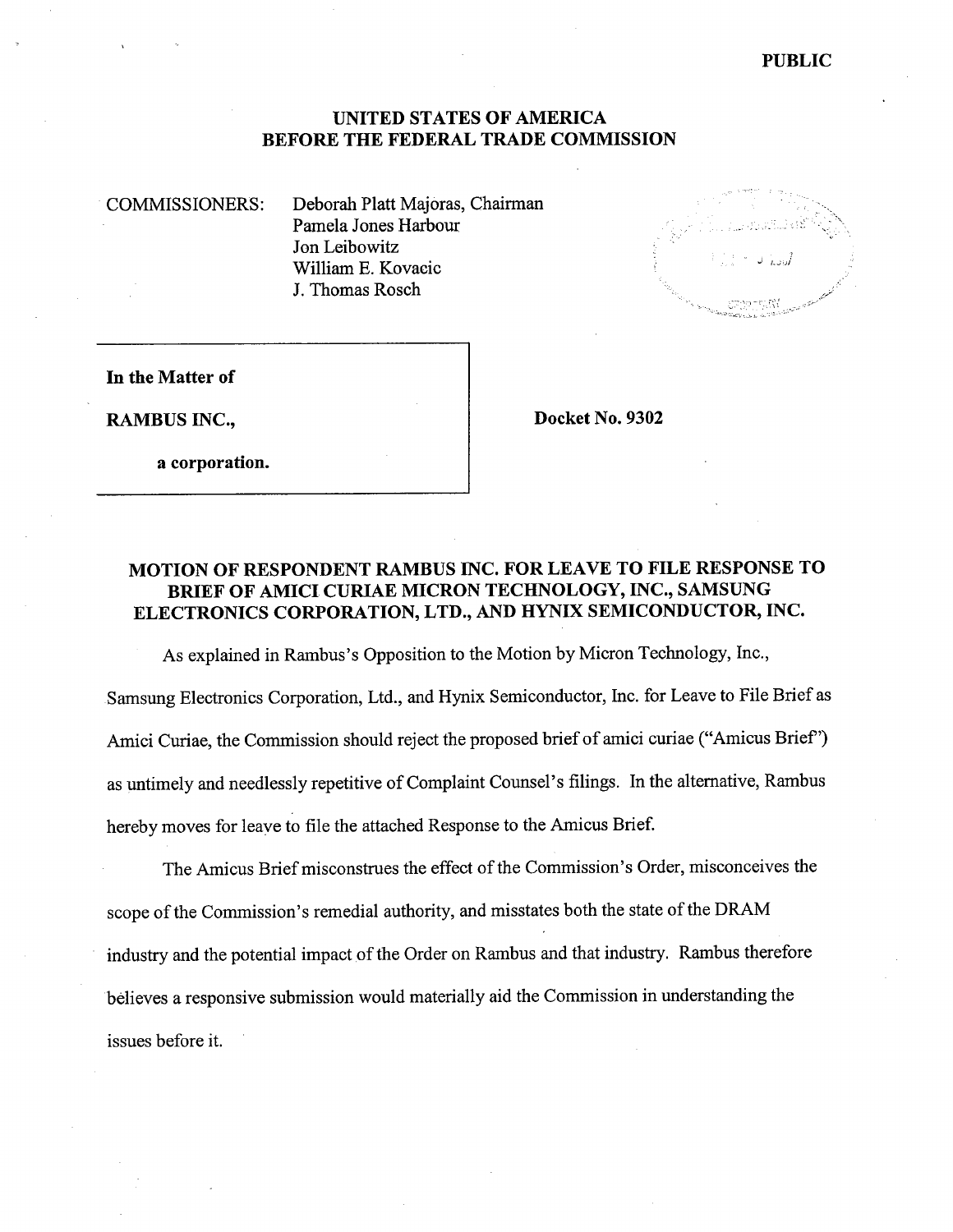Accordingly, if the Commission grants the Amici's motion for leave to file their Amicus Brief, Rambus submits that the Commission should also accept the attached Response to the Amicus Brief.

Respectfully submitted

Gregory P. Stone Steven M. Perry MUGER, TOLLES & OLSON LLP 355 South Grand Avenue, 35th Floor Los Angeles, California 90071-1560 (213) 683-9100

A. Douglas Melamed Paul R.Q. Wolfson WILMER CUTLER PICKERING HALE AND DORR LLP 1875 Pennsylvania Avenue, N. Washington, D.C. 20006 (202) 663-6000

Attorneys for Respondent Rambus Inc.

March 9, 2007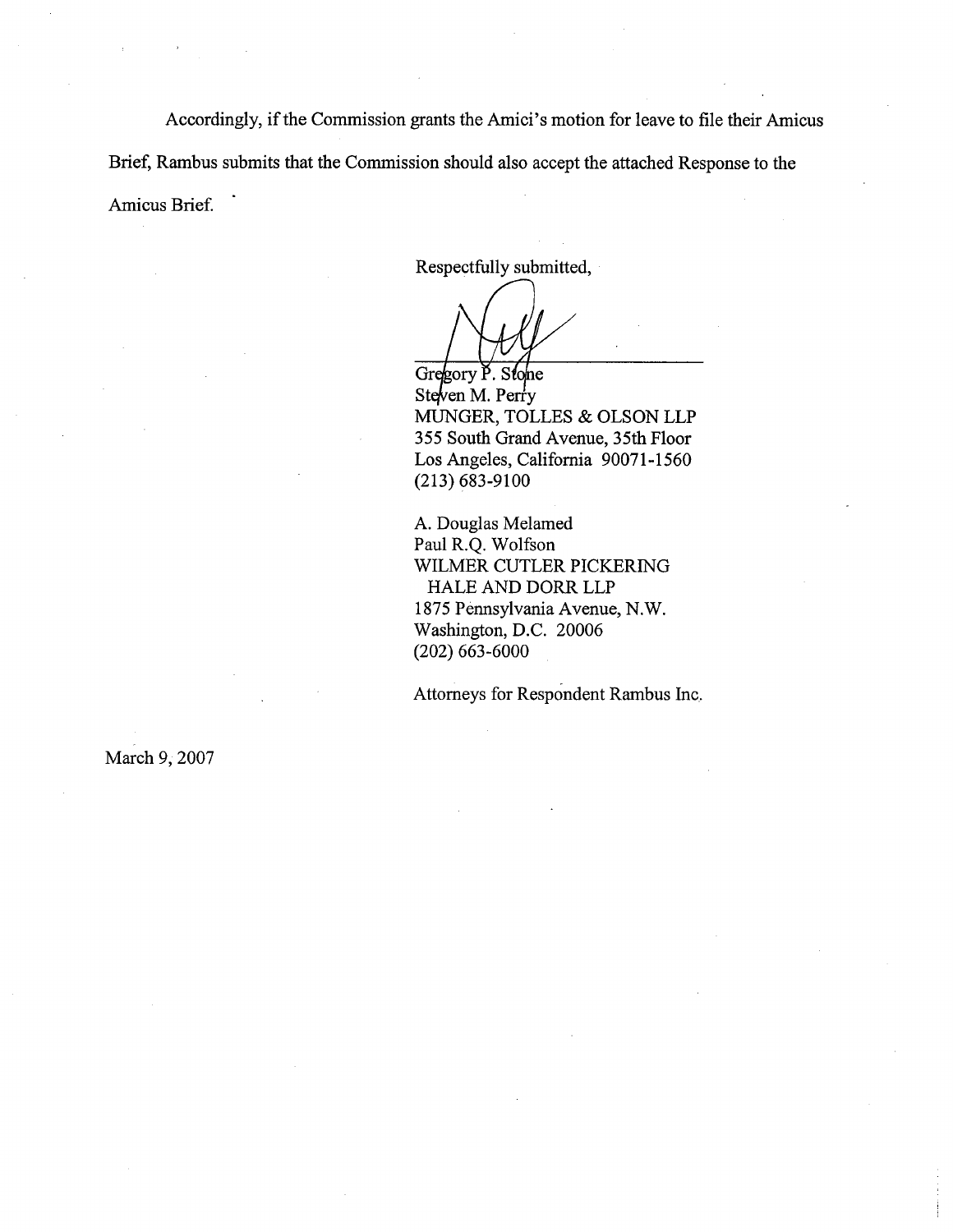# UNITED STATES OF AMERICA BEFORE THE FEDERAL TRADE COMMISSION

COMMISSIONERS: Deborah Platt Majoras, Chairman Pamela Jones Harbour Jon Leibowitz Willam E. Kovacic J. Thomas Rosch

In the Matter of

a corporation.

RAMBUS INC., Docket No. 9302

# (PROPOSED) ORDER GRATING LEAVE TO RESPONDENT RAMBUS INC. TO FILE RESPONSE TO BRIEF OF AMICI CURIAE MICRON TECHNOLOGY, INC., SAMSUNG ELECTRONICS CORPORATION, LTD., AND HYNIX SEMICONDUCTOR, INC.

Upon consideration of Respondent Rambus Inc.'s Motion for Leave to File a Response to

the Brief of Amici Curae Micron Technology, Inc., Samsung Electronics Corporation, Ltd., and

Hynix Semiconductor, Inc. in Opposition to Rambus's Motion to Reconsider the Commission's

Remedy Order in the Matter of Rambus Inc.

IT IS ORDERED that Respondent's motion is GRANTED. The Response attached to

Respondent's motion shall be deemed timely filed as of the date of this Order.

By the Commission.

Donald S. Clark Secretary

SEAL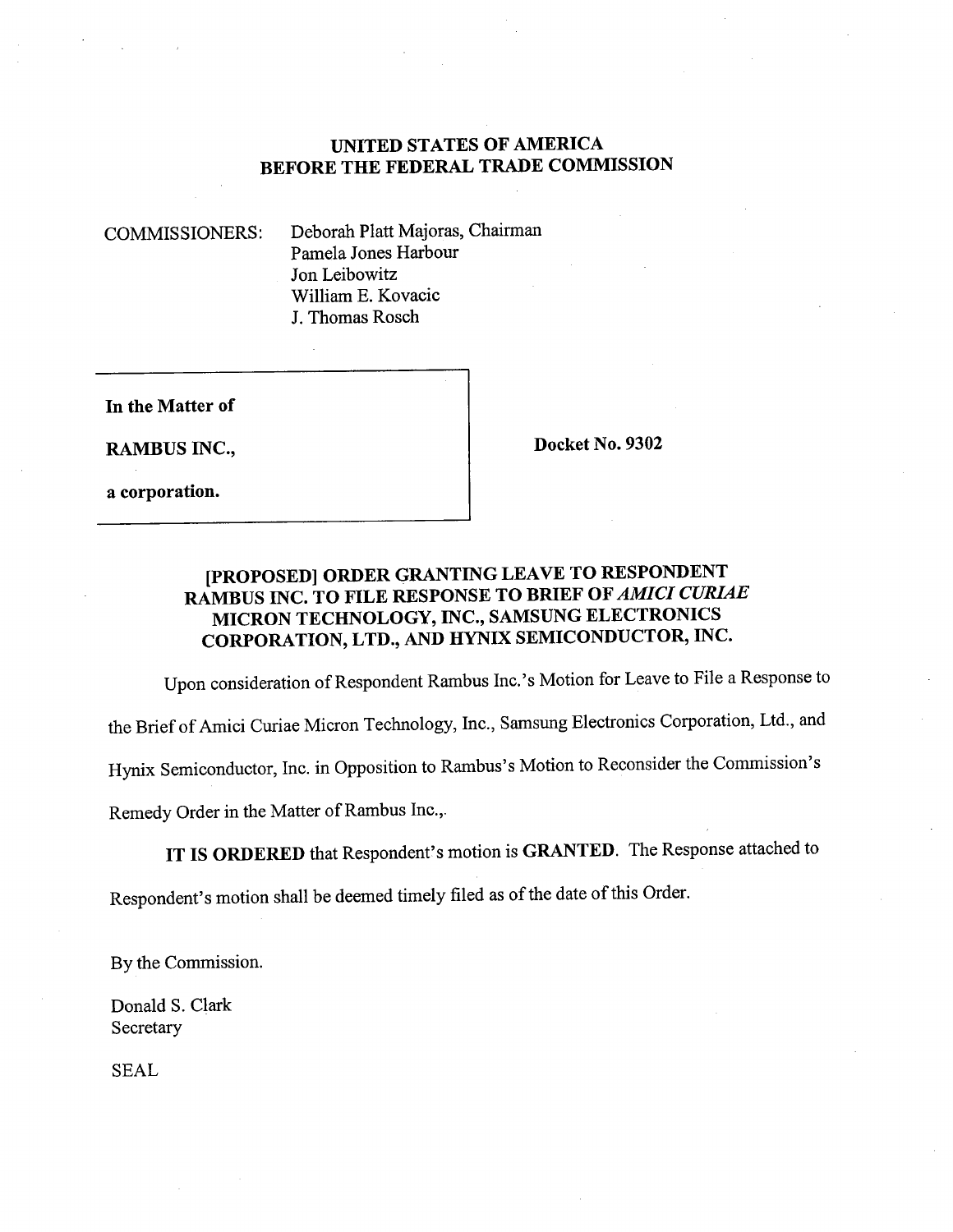### UNITED STATES OF AMERICA BEFORE THE FEDERAL TRADE COMMISSION

COMMISSIONERS: Deborah Platt Majoras, Chairman Pamela Jones Harbour Jon Leibowitz Willam E. Kovacic J. Thomas Rosch

In the Matter of

RAMBUS INC., Docket No. 9302

a corporation.

# RESPONSE OF RAMBUS INC. TO BRIEF OF AMICI CURIAE MICRON TECHNOLOGY, INC., SAMSUNG ELECTRONICS CORPORATION, LTD., AND HYNIX SEMICONDUCTOR, INC.

MUGER, TOLLES & OLSON LLP 355 South Grand Avenue, 35th Floor Los Angeles, California 90071 (213) 683-9100

WILMER CUTLER PICKERING HALE AND DORR LLP 1875 Pennsylvania Avenue, NW Washington, D.C. 20006 (202) 663-6000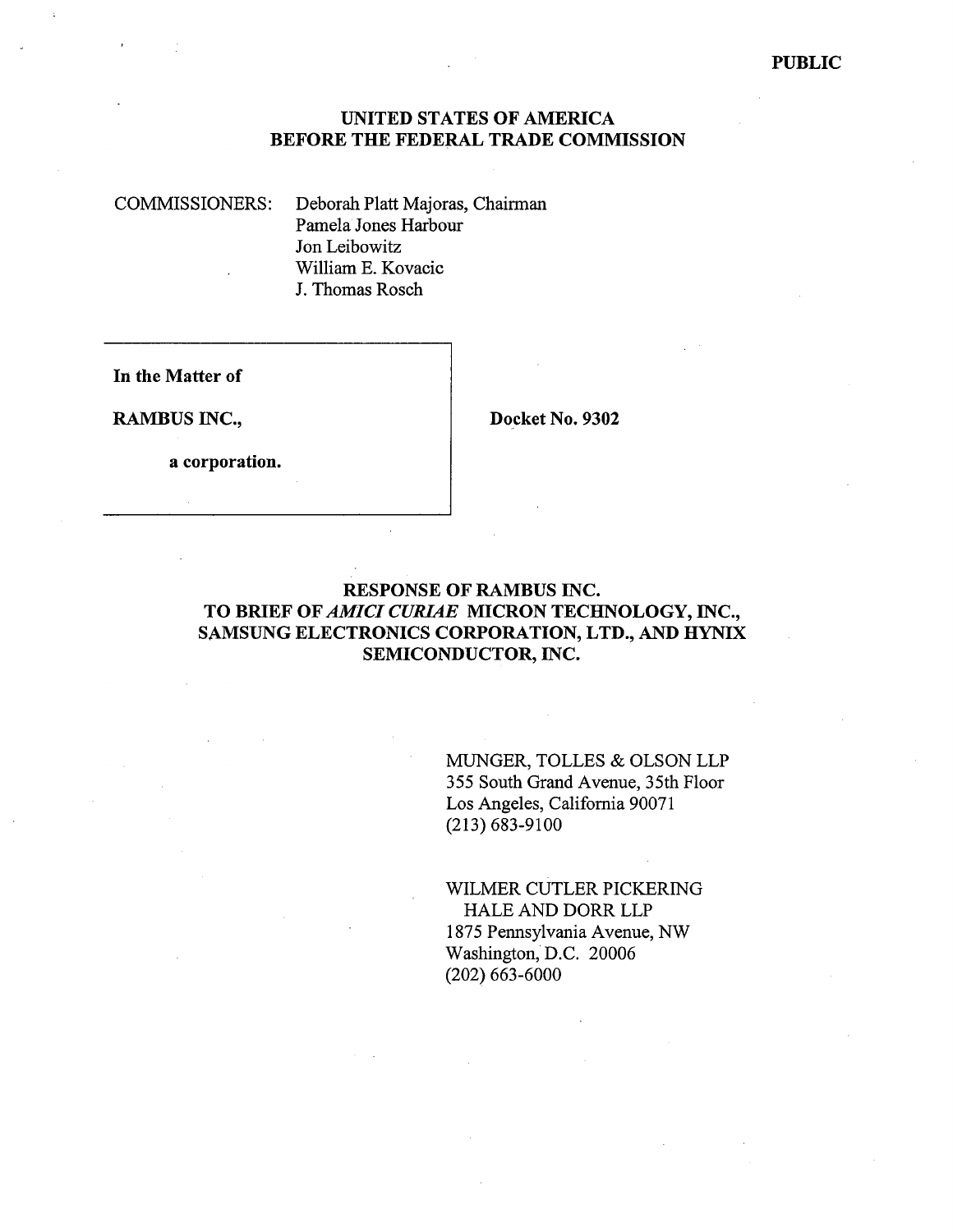### TABLE OF CONTENTS

| $\mathbf{I}$ . | AMICI FAIL TO RESPOND TO RAMBUS'S PLAIN READING OF THE<br>COMMISSION'S ORDER OR TO ACKNOWLEDGE |  |
|----------------|------------------------------------------------------------------------------------------------|--|
| П.             | AMICI REQUEST A RETROACTIVE REMEDY THAT THE                                                    |  |
| III.           | AMICI'S ASSERTIONS ABOUT THE IMPACT OF THE<br>COMMISSION'S ORDER AND THE STATE OF THE DRAM     |  |
| IV.            | AMICI SEEK A WINDFALL FOR COMPANIES THAT PREVIOUSLY                                            |  |
| $V_{\cdot}$    | AMICI'S OPPOSITION TO RAMBUS' MOTION FOR STAY                                                  |  |
|                |                                                                                                |  |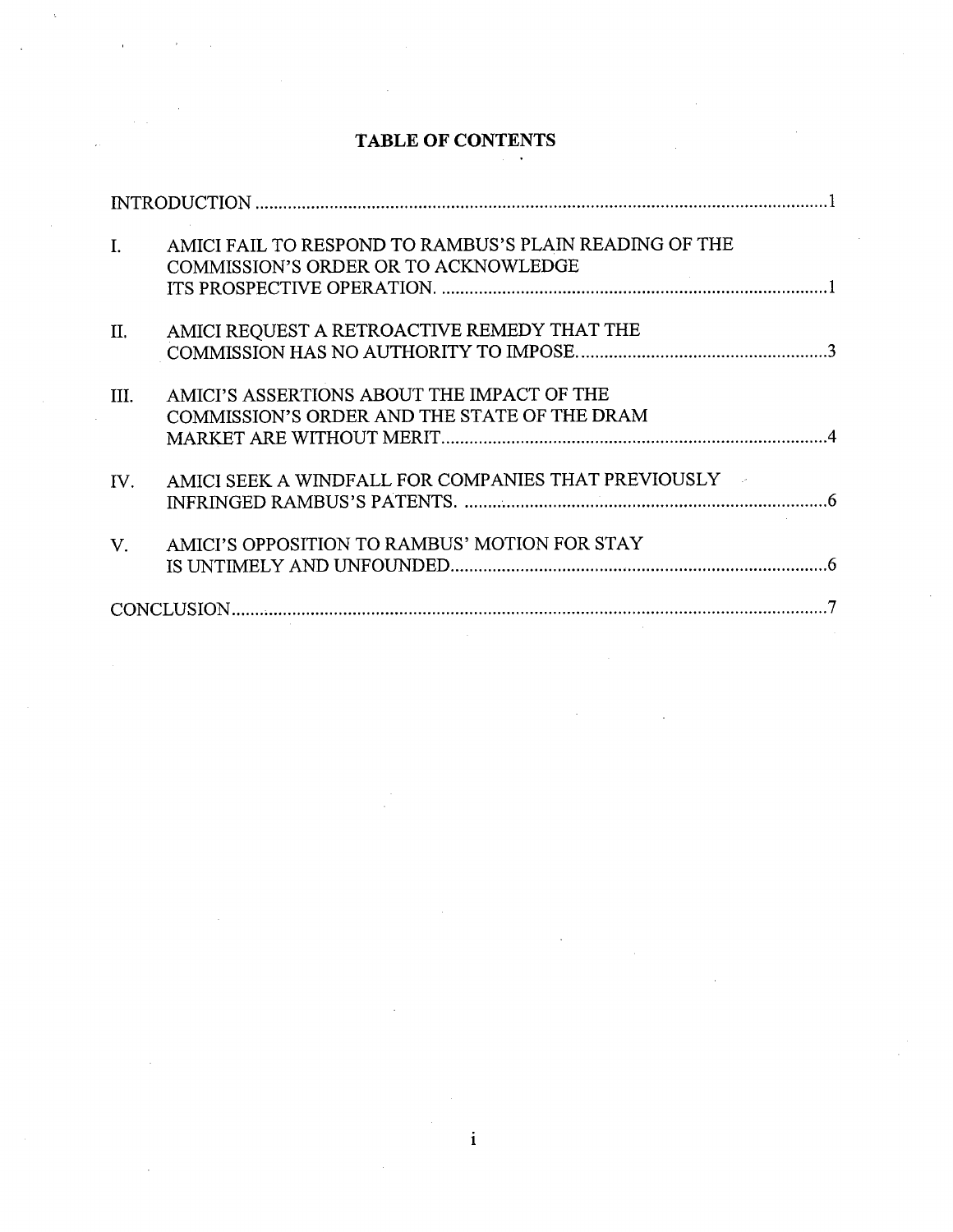### TABLE OF AUTHORITIES

### CASES

| $\label{eq:2.1} \frac{1}{\sqrt{2}}\left(\frac{1}{\sqrt{2}}\right)^{2} \left(\frac{1}{\sqrt{2}}\right)^{2} \left(\frac{1}{\sqrt{2}}\right)^{2} \left(\frac{1}{\sqrt{2}}\right)^{2} \left(\frac{1}{\sqrt{2}}\right)^{2} \left(\frac{1}{\sqrt{2}}\right)^{2} \left(\frac{1}{\sqrt{2}}\right)^{2} \left(\frac{1}{\sqrt{2}}\right)^{2} \left(\frac{1}{\sqrt{2}}\right)^{2} \left(\frac{1}{\sqrt{2}}\right)^{2} \left(\frac{1}{\sqrt{2}}\right)^{2} \left(\$ |  |
|--------------------------------------------------------------------------------------------------------------------------------------------------------------------------------------------------------------------------------------------------------------------------------------------------------------------------------------------------------------------------------------------------------------------------------------------------------|--|
|                                                                                                                                                                                                                                                                                                                                                                                                                                                        |  |
|                                                                                                                                                                                                                                                                                                                                                                                                                                                        |  |
|                                                                                                                                                                                                                                                                                                                                                                                                                                                        |  |
|                                                                                                                                                                                                                                                                                                                                                                                                                                                        |  |
| Society for the Propagation of Gospel v. Wheeler, 22 F. Cas. 756 (C.C.N.H 1814)3                                                                                                                                                                                                                                                                                                                                                                       |  |
| Trident Center v. Connecticut General Life Ins. Co., 847 F.2d 564 (9th Cir. 1988)3                                                                                                                                                                                                                                                                                                                                                                     |  |

# **STATUTES**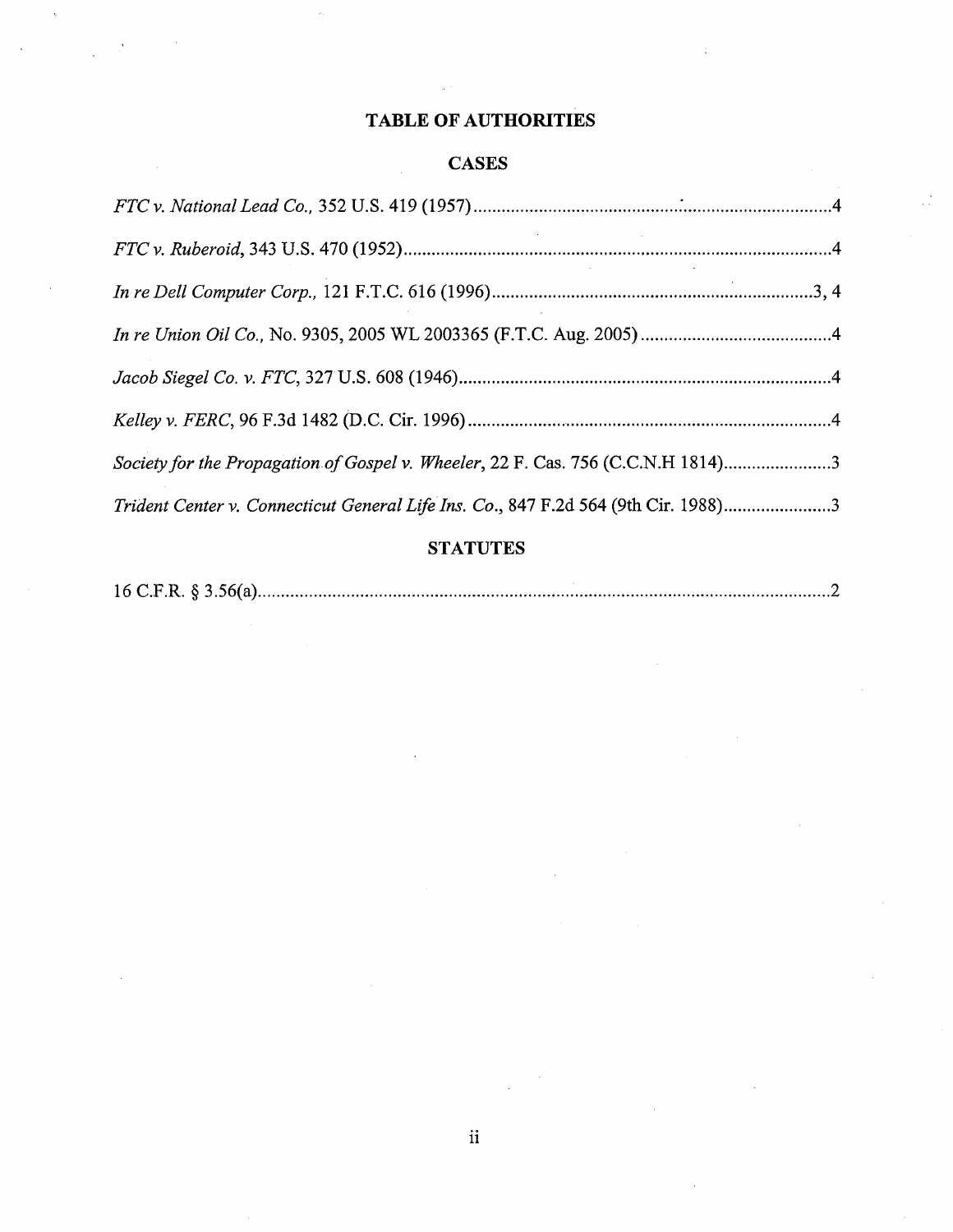### INTRODUCTION

Respondent Rambus Inc. ("Rambus") respectfully submits this Response to the Brief of Amici Curiae Micron Technology, Inc., Samsung Electronics Corporation, Ltd., and Hynix Semiconductor, Inc. in Opposition to Rambus's Motion to Reconsider the Commission's Remedy Order in the Matter of Rambus Inc. ("Amicus Brief' ). The Amicus Brief is devoted almost entirely to one argument: that the Commission should prohibit Rambus from seeking royalties or damages above Maximum Allowable Royalty (MAR) rates even with respect to use of Rambus's technology (whether licensed or not) occurring *before* the effective date of the Commission's Order. Such a result would contradict the plain language of the Commission's Order, exceed the Commission's remedial authority, and finds no support in sound policy or the record. See Reply of Respondent Rambus Inc. in support of its Petition for Reconsideration of the Commission's Final Order ("Rambus PFR Reply")  $2-5$ .<sup>1</sup>

#### I. AMICI FAIL TO RESPOND TO RAMBUS'S PLAIN READING OF THE COMMISSION'S ORDER OR TO ACKNOWLEDGE ITS PROSPECTIVE OPERATION.

The Commission has made clear that the remedy in this case is intended to provide relief

that is "prospective only." Opinion of the Commission on Remedy ("Remedy Op.") 7; see also

 $\mathbf{1}$ Amici appear to agree with Rambus (and Complaint Counsel) that Rambus should not be required to refund any royalties that Rambus has already collected under existing licenses. See Amicus Brief 12; see also Complaint Counsel's Response to Rambus's Petition for Reconsideration ("CC Response") 1 n.1 (agreeing "in principle" that no refunds are required); Rambus's Petition for Reconsideration ("Rambus PFR") 2-5. However, one of the amici has recently taken the opposite position before a federal district court. See Hynix v. Rambus, Case No. CV 00-20905-RMW, Hearing Tr. 22-23 (N.D. Cal. Feb. 16, 2007) (attached as Ex. 2 to Amicus Brief) (The Court: "Do you think. . . that someone who has been paying pursuant to a license can now . . . get money back?" Hynix: "Yes, we think that's what the Commission meant when it talks about rescission."). The amici's contradictory position highlights the need for the Commission to make clear that its Order does not require such refuds by deleting the word rescind" from Paragraph IV.A of the Order. See Rambus PFR 2-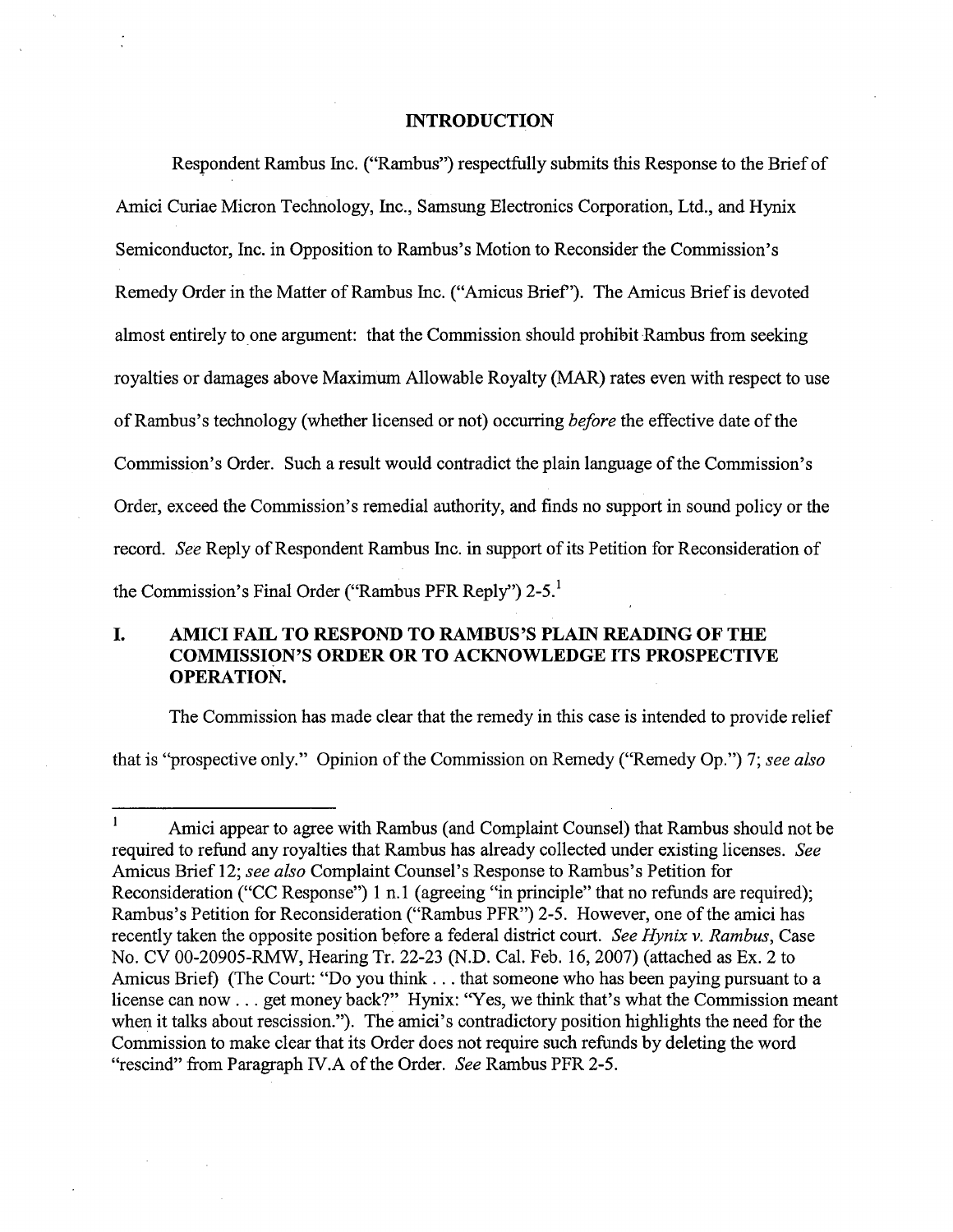Complaint Counsel's Opposition to Rambus's Motion to Stay 18 (filed July 15, 2002) (acknowledging that the "Commission seeks only prospective relief' in this matter). For that reason, the Commission's Order limits Rambus's ability to obtain royalties above MAR rates only with respect to "manufactue, sale, or use" of infrnging products "after the date this Order becomes final." Final Order Paragraph IV.A.; see also id. Paragraph VI (ordering Rambus to cease efforts in which the company, "*for periods after this Order becomes final*, is seeking relief that would result in payments" in excess of MAR rates). Further, Paragraph I.J of the Order sets forth the "Maximum Allowable Royalty Rates" for SDRAM and DDR SDRAM, starting with the "First Royalty Period"; Paragraph LD in turn defines "First Royalty Period" as "the period that begins on the date this Order is issued." This language indicates that the Commission did not intend the Maximum Allowable Royalty Rates in the Order to apply to pre-Order use of Rambus's technologies.<sup>2</sup> Even Complaint Counsel acknowledge that, under the Commission's Order, the bar against Rambus's collection of above-MAR royalties is tied to "the timing of third-party conduct," *i.e.*, whether the use of Rambus's technologies occurs before or after the effective date of the Order. CC Response 4 n.

By contrast, amici fail to acknowledge the language of the Commission's Order. For example, amici point to no language in either Paragraphs IV.A or VI of the Order that would support their reading of these provisions. Amici rely instead on Paragraph V of the Order, which requires Rambus to offer licenses that they claim are "unlimited in time " and argue by extension that the MAR cap therefore applies to past infrngement as well. Amici Br. 10. But nothing in

Paragraph I.D. is unique in referencing the issuance date—rather than effective date—of the Order. The Commission's Order does not become effective until "the sixtieth day after service." 16 C.F.R. § 3.56(a). Accordingly, Rambus understands the First Royalty Period to begin on that date. There is certainly no basis to think that it begins prior to the date on which the Order was issued.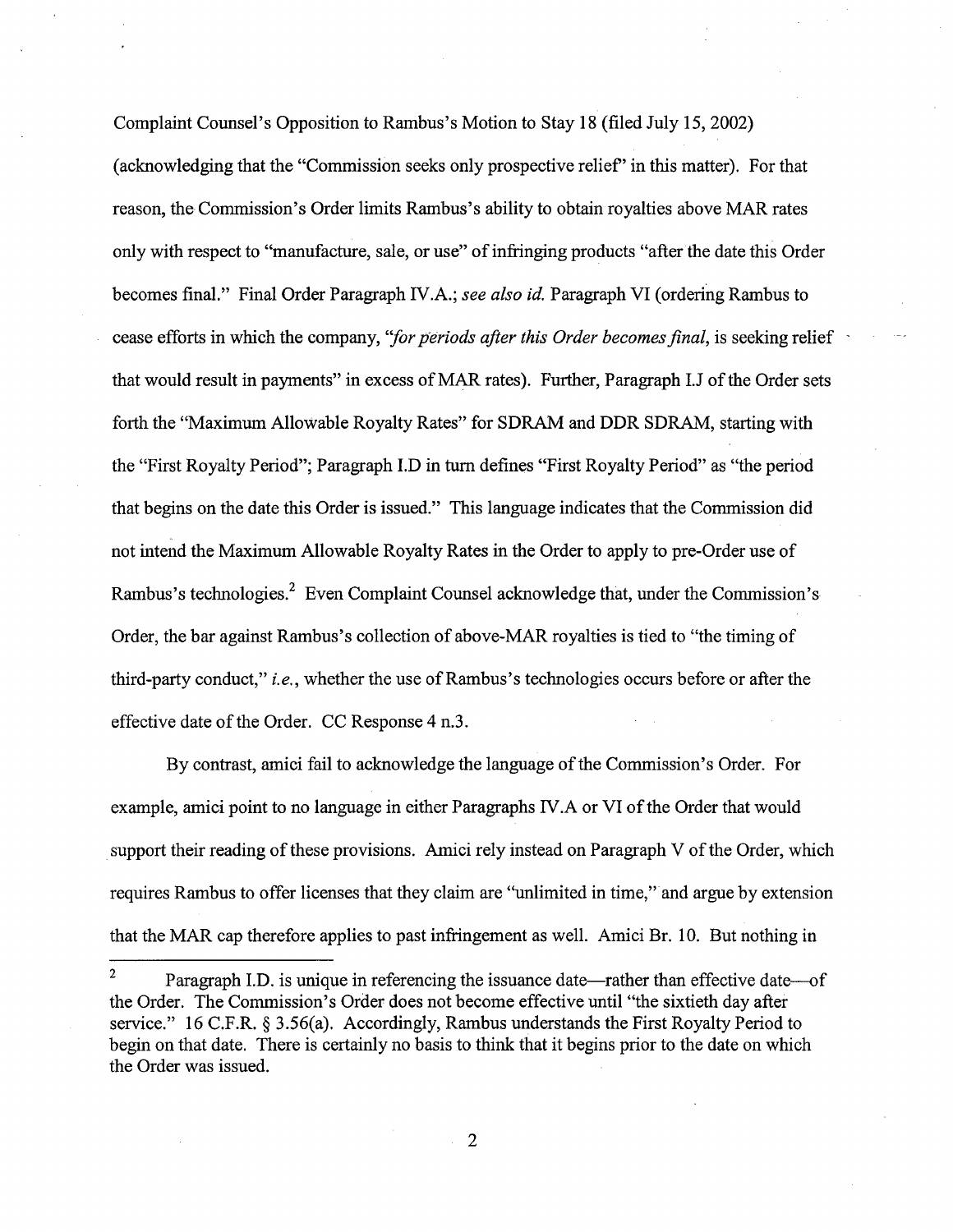Paragraph V suggests that Rambus is required to offer licenses that extend into the past as well as the future, and such a reading would place Paragraph V in conflict with Paragraphs IV.A and VI. Any reading that would render provisions of the Commission's Order in conflict with each other should be rejected. See, e.g., Trident Ctr. v. Connecticut Gen. Life Ins. Co., 847 F.2d 564, 566 (9th Cir. 1988). Such a reading would also be inconsistent with the Commission's clearly expressed intent to provide a "prospective" remedy.

# II. AMICI REQUEST A RETROACTIVE REMEDY THAT THE COMMISSION HAS NO AUTHORITY TO IMPOSE.

Contrary to amici's contention, barring Rambus from collecting royalties or damages at above-MAR rates for past use of its technologies or past infringement of its patents would constitute an impermissible retrospective remedy. A law that creates or impairs obligations or duties "in respect to transactions or considerations already past, must be deemed retrospective." Society for the Propagation of Gospel v. Wheeler, 22 F. Cas. 756, 767 (C.C.N.H 1814) (No. 13,156) (Story, J.) (citing cases); see also Rambus PFR Reply 3-4. An Order that dramatically curtailed Rambus's ability to collect debts and enforce obligations with respect to past use of its technologies (whether licensed or not) is by definition a retrospective remedy, for it would be an Order "in respect to transactions... already past." And, in its remedy opinion, the Commission took pains to make clear that its Order would *not* operate retrospectively. See Remedy Op. 4, 7; see also In re Dell Computer Corp., 121 F.T.C. 616, 626 (1996) ("Moreover, unlike other antitrust statutes, Section 5 provides only for prospective relief."

The cases cited by amici lend no support to their contention that the Commission may, by Order, effectively alter the consequences of *past* transactions—as opposed to "prospectively

3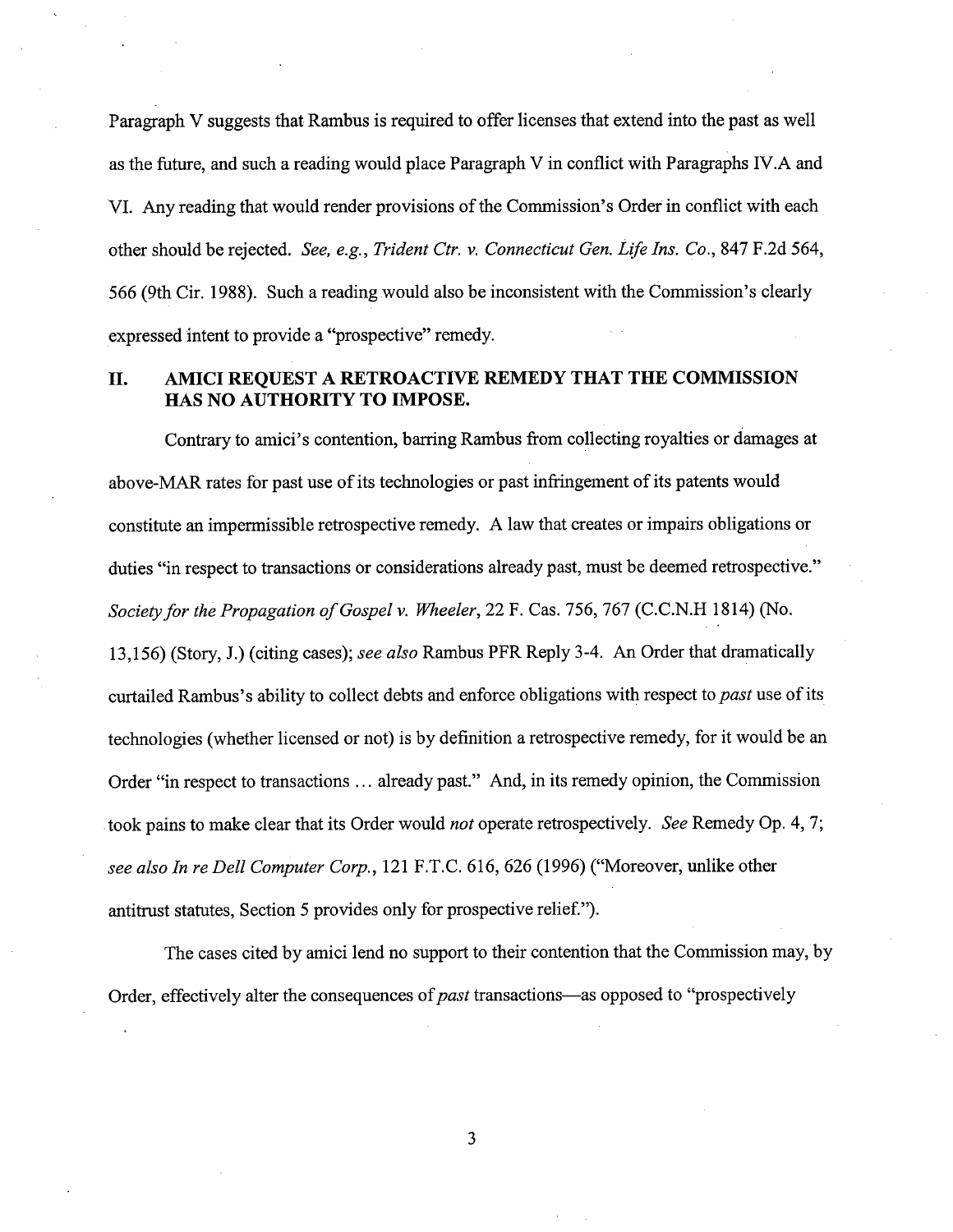terminating the effects of unlawful conduct" (Remedy Op. 4).<sup>3</sup> Nor do the Commission's consent orders in *In re Union Oil Co.*, No. 9305, 2005 WL 2003365 (F.T.C. Aug. 2, 2005), and In re Dell Computer Corp., 121 F.T.C. 616 (1996), bolster amici's claims. See Amicus Br. 13-14. Those orders do not on their face bar the respondents from seeking royalties or damages with respect to past use of the patented technologies; but even if they are so read, consent orders can provide no precedent for the approach that amici urge upon the Commission today. Rambus PFR Reply 4 (citing Kelley v. FERC, 96 F.3d 1482, 1490 (D.C. Cir. 1996)).

# III. AMICI'S ASSERTIONS ABOUT THE IMPACT OF THE COMMISSION'S ORDER AND THE STATE OF THE DRAM MARKET ARE WITHOUT MERIT.

Amici's suggestion that allowing Rambus to recover royalties at above-MAR rates for past use of its technologies would deprive the Order of significant effect is both legally and factually flawed. Among other things, the Commission's Order will substantially curtail Rambus's revenues from the use of its technologies in the future. As Complaint Counsel have asserted, SDRAM and DDR SDRAM revenues from 2007 through 2010 are expected to total about \$14 bilion, and that figure does not even include the controllers that wil be manufactued in the future and subject to the Order. See CC Response, Appendix C. The Order thus implies a reduction of at least several hundred milion dollars in royalties and damages to be collected by Rambus for use of its technologies in the futue. The Order creates a clear and immediate threat to Rambus's licensing revenue stream—its "lifeblood"—which the company uses to fund core

 $\overline{\mathbf{4}}$ 

In  $FTC$  v. Ruberoid, the Supreme Court specifically stated that the Commission's "cease" and desist" authority is meant to allow it to "prevent illegal practices in the future." 343 U.S. 470, 472 (1952) (emphasis added). *Jacob Siegel Co. v. FTC*, 327 U.S. 608 (1946), and *FTC* v. National Lead Co., 352 U.S. 419 (1957), are inapposite as well; although both cases stated that the Commission's choice of remedy will be upheld if it bears a "reasonable relation" to the unlawful conduct at issue, they did so against the background principle that "the Commission may exercise only the powers granted it by the Act." National Lead, 352 U.S. at 428.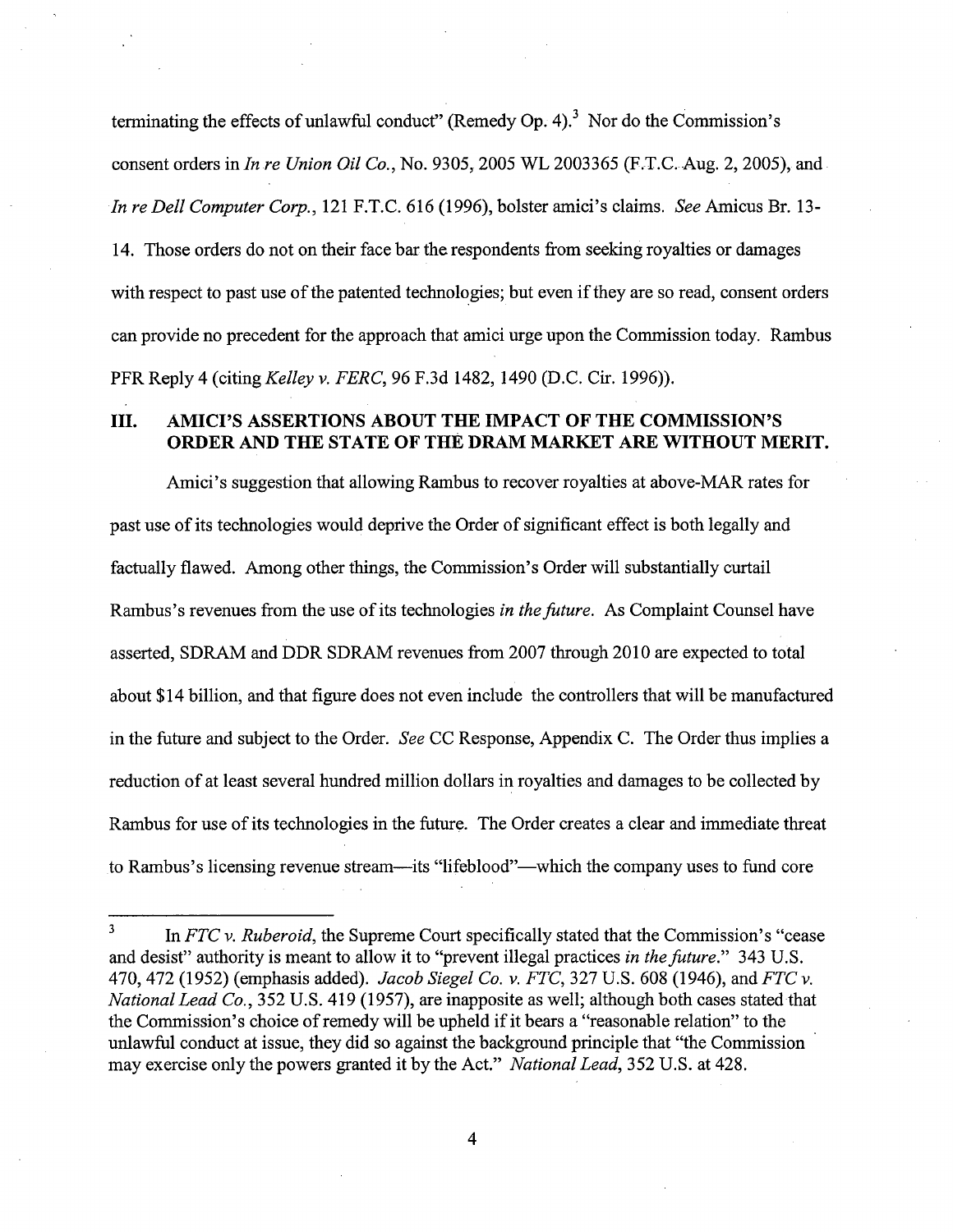research and development efforts. Reply of Respondent Rambus Inc. in Support of Motion for Stay ("Rambus Stay Reply") 6.

Notwithstanding the substantial financial impact that the Order will have on Rambus, amici, like Complaint Counsel, erroneously suggest that the Order will have "virtually no market impact" because the market has already transitioned to the DDR2 SDRAM standard. Amicus Brief 16. But the Commission found no violation with respect to DDR2 SDRAM, so there is no basis to complain that the remedy does not address it. In any event, seventy percent or more of DDR2 production is curently unlicensed and therefore provides no revenue to Rambus whatsoever. Rambus Stay Reply 4. Four of the six largest manufacturers of DDR2 DRAMs-including all of the amici—are engaged in litigation to avoid paying any royalties at all.

Moreover, amici ignore the many other provisions of the Order designed to ensure an immediate halt to any remaining effects of Rambus's conduct at JEDEC that the Commission found to be exclusionary and to prevent any resumption of exclusionary conduct by Rambus. E.g. Final Order Paragraph II (barring Rambus from engaging in any misrepresentation or omission to an SSO concerning its patents or patent applications and requiring disclosures as required by SSO rules); id. Paragraph III (requiring a Compliance Officer to carry out the obligations). Amici's assertion that the Order would be "ineffectual" is plainly baseless.<sup>4</sup>

Amici also charge that, unless the Commission adopts their construction of the Order Rambus will be rewarded for "bad faith litigation conduct." Amici Br. 17 n.10. Amici disregard the fact that the Commission explicitly *declined* to decide whether Rambus had engaged in spoliation and *denied* Complaint Counsel's motion for sanctions arising out of allegations of misconduct. Liability Op. 118 & n.646. Amici have even less support for their novel contention that Rambus somehow engaged in "dilatory" tactics by exercising its rights to an adjudicatory proceeding. Rambus is not aware that such a contention has ever been made previously in this case, and knows of no basis for it. In any event, allegations of bad faith litigation conduct and dilatory tactics have nothing to do with the remedy issues discussed in Rambus' Petition for Reconsideration.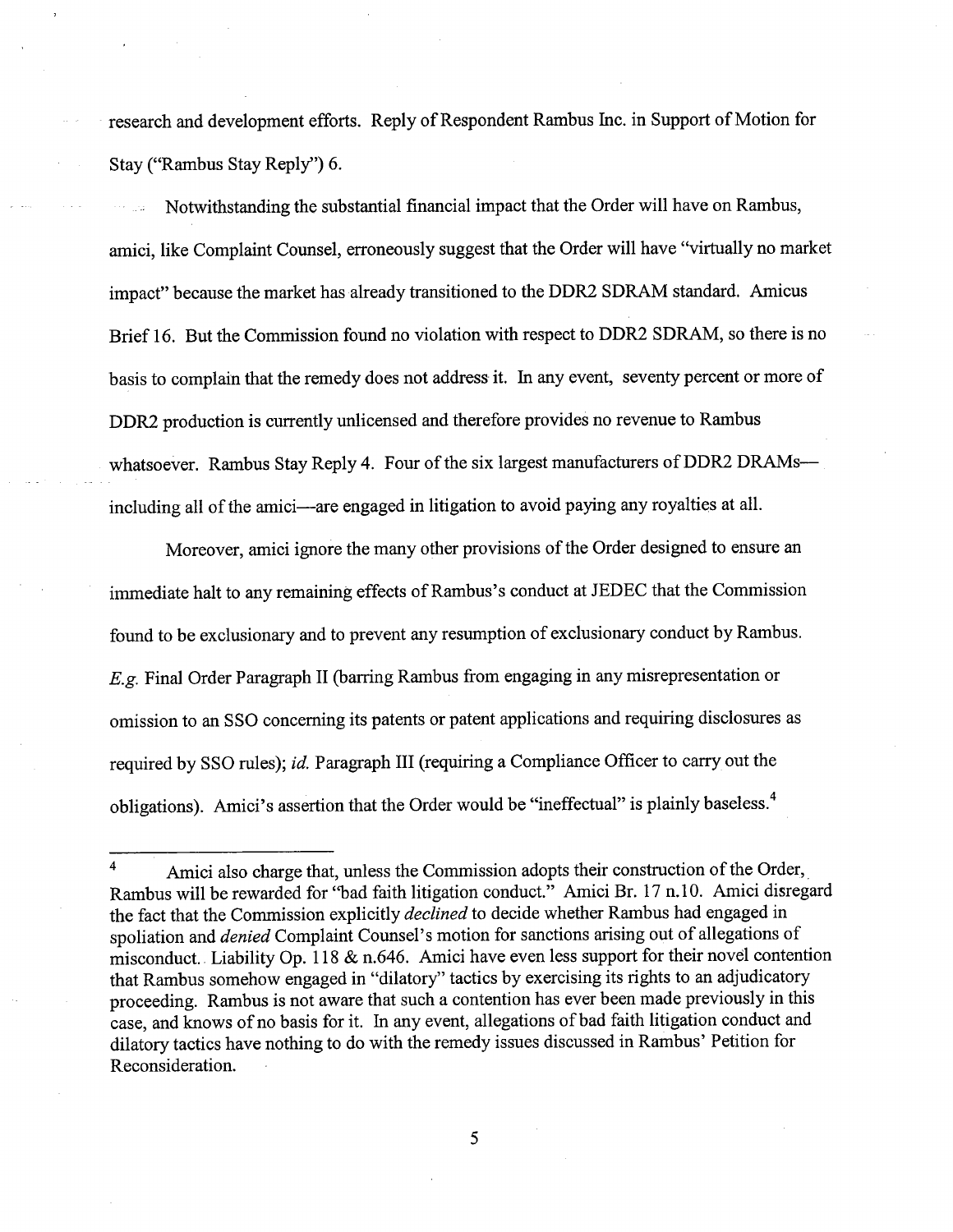# IV. AMICI SEEK A WINDFALL FOR COMPANIES THAT PREVIOUSLY INFRNGED RAMBUS'S PATENTS.

The retrospective remedy amici advocate would confer upon them an enormous private benefit. And it would send the problematic message to manufacturers in the future that they should refuse to take licenses from patentees and should instead infringe and litigate. Under amici's proposal, manufacturers who previously paid license fees at above-MAR rates would not be entitled to a refund of such fees, see supra p. 1 n.1, whereas manufacturers who infringed Rambus's patents and litigated against Rambus would be freed from any obligation to pay damages in excess of MAR rates for unlawful use of Rambus's patented technologies during the same time period. Amici clearly seek a government-conferred edge over their law-abiding competitors.<sup>5</sup>

#### AMICI'S OPPOSITION TO RAMBUS' MOTION FOR STAY IS UNTIMELY V. AND UNFOUNDED.

Finally, amici briefly register their opposition to Rambus's motion for a full stay of the Commission's Order. Amici Br. 10. This opposition is both untimely and unresponsive. Even if Rule 3.56 somehow entitled Amici to respond to Rambus's stay motion, their response was due by February 26—three days prior to the date they filed it. Moreover, even though Rambus has explained that each of the four factors listed in Rule 3.56 militates in favor of a full stay of the

6

In addition to disputing the proper construction of Paragraphs IV.A,  $V$ , and VII of the Order, amici also take issue with three other points raised in Rambus's Petition for Reconsideration. Amici assert that (1) Rambus should not be entitled to seek statutorilyauthorized patent law remedies such as treble damages and attorneys' fees for *future* infringement against manufacturers that refuse to pay even MAR rates; (2) Rambus should not be able to seek relief in excess of MAR rates against companies that defend against infringement occurring *after* the effective date of the Order by raising defenses based on alleged deception at JEDEC; and (3) the Commission should not clarfy the term "JEDEC compliant." Amici Br. 18 19. Amici, however, offer little analysis to support their disagreement, and, in any event Rambus has already provided unrebutted reasons refuting these same assertions. Rambus PFR 9 13 & 14 n.10-11.